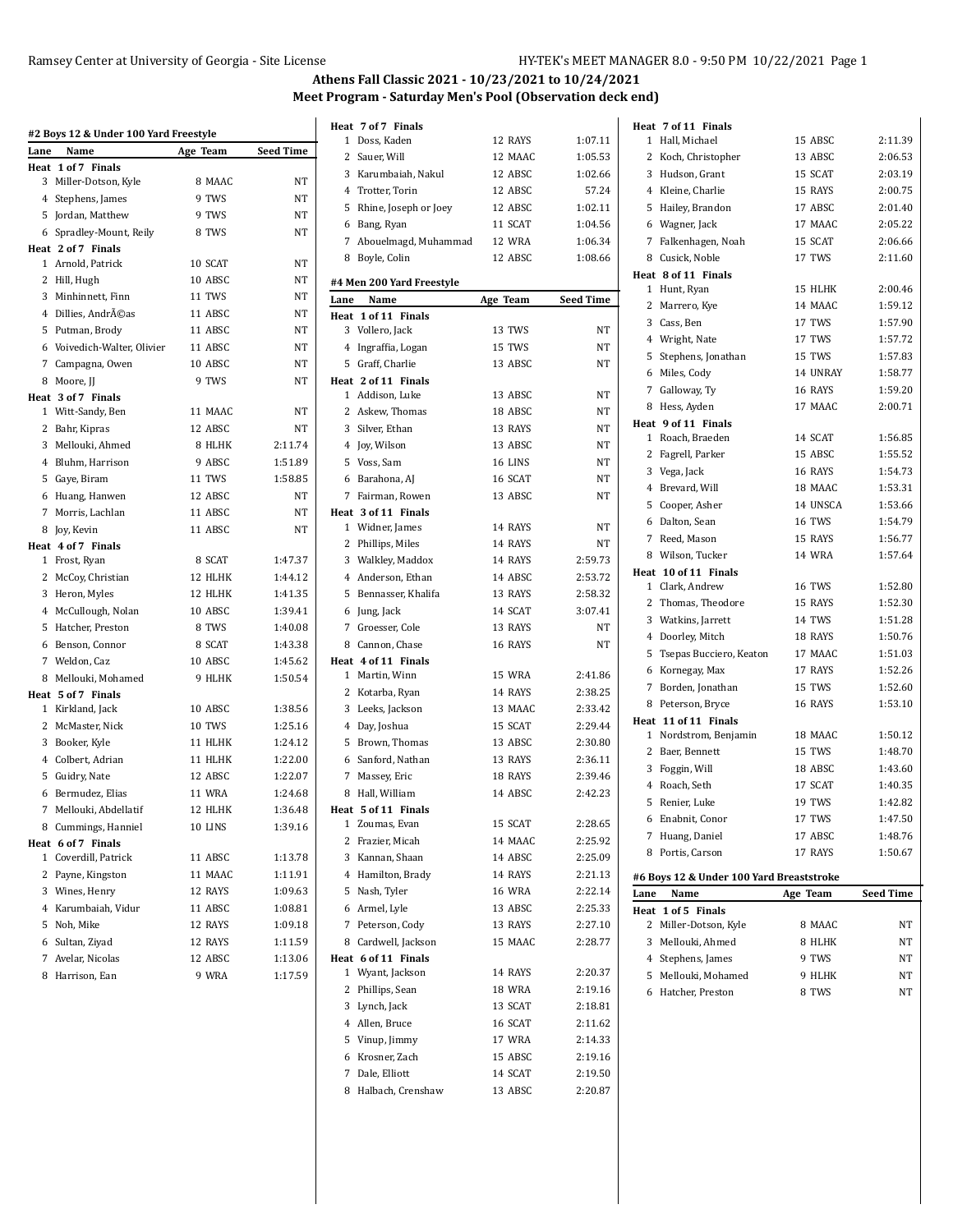# Ramsey Center at University of Georgia - Site License HY-TEK's MEET MANAGER 8.0 - 9:50 PM 10/22/2021 Page 2

 Brown, Jude 13 RAYS 1:26.57 Hamilton, Brady 14 RAYS 1:34.81 Voss, Sam 16 LINS NT 8 Groesser, Cole 13 RAYS NT

### **Athens Fall Classic 2021 - 10/23/2021 to 10/24/2021 Meet Program - Saturday Men's Pool (Observation deck end)**

|      | Heat 2 (#6 Boys 12 & Under 100 Yard Breaststroke) |          |                  |      | Heat 3 of 6 Finals                     |               |                  |      | Heat 3 of 6 Finals          |               |           |
|------|---------------------------------------------------|----------|------------------|------|----------------------------------------|---------------|------------------|------|-----------------------------|---------------|-----------|
|      | 1 Jordan, Matthew                                 | 9 TWS    | NT               |      | 1 Jung, Jack                           | 14 SCAT       | 3:27.42          |      | 1 Stephens, James           | 9 TWS         | 54.90     |
|      | 2 Cummings, Hanniel                               | 10 LINS  | NT               |      | 2 Halbach, Crenshaw                    | 13 ABSC       | 3:18.21          |      | 2 Gaye, Biram               | 11 TWS        | 54.36     |
|      | 3 Weldon, Caz                                     | 10 ABSC  | NT               |      | 3 Johnson, Connor                      | 14 SCAT       | 3:14.83          |      | 3 Benson, Connor            | 8 SCAT        | 52.03     |
|      | 4 Putman, Brody                                   | 11 ABSC  | NT               |      | 4 Hall, Michael                        | 15 ABSC       | 3:10.54          |      | 4 Miller-Dotson, Kyle       | 8 MAAC        | 50.01     |
|      | 5 Campagna, Owen                                  | 10 ABSC  | NT               |      | 5 Phillips, Sean                       | 18 WRA        | 3:14.18          |      | 5 Lee, Henry                | 11 SCAT       | 51.04     |
|      | 6 McCullough, Nolan                               | 10 ABSC  | NT               |      | 6 Martin, Winn                         | 15 WRA        | 3:15.93          |      | 6 Voivedich-Walter, Olivier | 11 ABSC       | 53.81     |
|      | 7 Hill, Hugh                                      | 10 ABSC  | NT               |      | 7 Anderson, Ethan                      | 14 ABSC       | 3:26.76          |      | 7 Bluhm, Harrison           | 9 ABSC        | 54.68     |
|      | 8 Bluhm, Harrison                                 | 9 ABSC   | NT               |      | 8 Graff, Charlie                       | 13 ABSC       | NT               |      | 8 McCoy, Christian          | 12 HLHK       | 57.30     |
|      | Heat 3 of 5 Finals                                |          |                  |      | Heat 4 of 6 Finals                     |               |                  |      | Heat 4 of 6 Finals          |               |           |
|      | 1 Morris, Lachlan                                 | 11 ABSC  | NT               |      | 1 Brown, Thomas                        | 13 ABSC       | 3:08.98          |      | 1 Heron, Myles              | 12 HLHK       | 49.61     |
|      | 2 Voivedich-Walter, Olivier                       | 11 ABSC  | NT               |      | 2 Armel, Lyle                          | 13 ABSC       | 3:06.24          |      | 2 Kirkland, Jack            | 10 ABSC       | 48.81     |
|      | 3 Dillies, Andréas                                | 11 ABSC  | NT               |      | 3 Phillips, Luke                       | 13 ABSC       | 2:53.86          |      | 3 McMaster, Nick            | 10 TWS        | 45.15     |
|      | 4 Huang, Hanwen                                   | 12 ABSC  | NT               |      | 4 Cardwell, Jackson                    | 15 MAAC       | 2:48.34          |      | 4 Hatcher, Preston          | 8 TWS         | 44.76     |
|      | 5 Guidry, Nate                                    | 12 ABSC  | NT               |      | 5 Leeks, Jackson                       | 13 MAAC       | 2:50.29          |      | 5 Bermudez, Elias           | <b>11 WRA</b> | 44.91     |
|      | 6 Witt-Sandy, Ben                                 | 11 MAAC  | NT               |      | 6 Cusick, Noble                        | 17 TWS        | 2:54.05          |      | 6 Mellouki, Abdellatif      | 12 HLHK       | 48.70     |
|      | 7 Joy, Kevin                                      | 11 ABSC  | NT               |      | 7 Barahona, AJ                         | 16 SCAT       | 3:08.95          |      | 7 McCullough, Nolan         | 10 ABSC       | 49.39     |
|      | 8 Booker, Kyle                                    | 11 HLHK  | NT               |      | 8 Krosner, Zach                        | 15 ABSC       | 3:09.79          |      | 8 Weldon, Caz               | 10 ABSC       | 49.91     |
|      | Heat 4 of 5 Finals                                |          |                  |      | Heat 5 of 6 Finals                     |               |                  |      | Heat 5 of 6 Finals          |               |           |
|      | 1 Tarkington, Sebastian                           | 9 MAAC   | 2:13.39          |      | 1 Galloway, Ty                         | 16 RAYS       | 2:44.84          |      | 1 Joy, Kevin                | 11 ABSC       | 41.58     |
|      | 2 Bang, Ryan                                      | 11 SCAT  | 2:06.09          |      | 2 Dale, Elliott                        | 14 SCAT       | 2:40.24          |      | 2 Doss, Kaden               | 12 RAYS       | 39.07     |
|      | 3 Bermudez, Elias                                 | 11 WRA   | 1:59.21          |      | 3 Lynch, Jack                          | 13 SCAT       | 2:36.78          |      | 3 Noh, Mike                 | 12 RAYS       | 38.64     |
|      | 4 McMaster, Nick                                  | 10 TWS   | 1:53.93          |      | 4 Cooper, Asher                        | 14 UNSCA      | 2:34.41          |      | 4 Karumbaiah, Nakul         | 12 ABSC       | 36.21     |
|      | 5 Harrison, Ean                                   | 9 WRA    | 1:54.90          |      | 5 Tsepas Bucciero, Keaton              | 17 MAAC       | 2:36.34          |      | 5 Wines, Henry              | 12 RAYS       | 36.64     |
|      | 6 Heron, Myles                                    | 12 HLHK  | 2:05.55          |      | 6 Koch, Christopher                    | 13 ABSC       | 2:39.96          |      | 6 Guidry, Nate              | 12 ABSC       | 39.03     |
|      | 7 Kirkland, Jack                                  | 10 ABSC  | 2:06.74          |      | 7 Hudson, Grant                        | 15 SCAT       | 2:43.05          |      | 7 Harrison, Ean             | 9 WRA         | 39.95     |
|      | 8 McCoy, Christian                                | 12 HLHK  | 2:19.76          |      | 8 Shelton, Sam                         | 17 WRA        | 2:46.55          |      | 8 Colbert, Adrian           | 11 HLHK       | 43.70     |
|      | Heat 5 of 5 Finals                                |          |                  |      | Heat 6 of 6 Finals                     |               |                  |      | Heat 6 of 6 Finals          |               |           |
|      | 1 Boyle, Colin                                    | 12 ABSC  | 1:40.24          |      | 1 Marrero, Kye                         | 14 MAAC       | 2:32.45          |      | 1 Sauer, Will               | 12 MAAC       | 35.34     |
|      | 2 Avelar, Nicolas                                 | 12 ABSC  | 1:31.94          |      | 2 Hailey, Brandon                      | 17 ABSC       | 2:26.56          |      | 2 Karumbaiah, Vidur         | 11 ABSC       | 34.96     |
|      | 3 Rhine, Joseph or Joey                           | 12 ABSC  | 1:23.68          |      | 3 Kornegay, Max                        | 17 RAYS       | 2:20.78          |      | 3 Abouelmagd, Muhammad      | 12 WRA        | 33.88     |
|      | 4 Karumbaiah, Nakul                               | 12 ABSC  | 1:19.15          |      | 4 Rhodenbaugh, Caleb                   | 22 UNAT       | 2:03.73          |      | 4 Trotter, Torin            | 12 ABSC       | 31.38     |
|      | 5 Karumbaiah, Vidur                               | 11 ABSC  | 1:21.37          |      | 5 Nordstrom, Benjamin                  | 18 MAAC       | 2:16.26          |      | 5 Bang, Ryan                | 11 SCAT       | 33.36     |
|      | 6 Noh, Mike                                       | 12 RAYS  | 1:24.62          |      | 6 Enabnit, Conor                       | 17 TWS        | 2:24.32          |      | 6 Payne, Kingston           | 11 MAAC       | 34.92     |
|      | 7 Sultan, Ziyad                                   | 12 RAYS  | 1:32.85          |      | 7 Rankine, William                     | <b>16 WRA</b> | 2:26.62          |      | 7 Coverdill, Patrick        | 11 ABSC       | 35.20     |
|      | 8 Coverdill, Patrick                              | 11 ABSC  | 1:41.63          |      | 8 Dalton, Sean                         | 16 TWS        | 2:33.01          |      | 8 Bahr, Kipras              | 12 ABSC       | 35.43     |
|      |                                                   |          |                  |      |                                        |               |                  |      |                             |               |           |
|      | #8 Men 200 Yard Breaststroke                      |          |                  |      | #10 Boys 12 & Under 50 Yard Backstroke |               |                  |      | #12 Men 100 Yard Backstroke |               |           |
| Lane | Name                                              | Age Team | <b>Seed Time</b> | Lane | Name                                   | Age Team      | <b>Seed Time</b> | Lane | Name                        | Age Team      | Seed Time |
|      | Heat 1 of 6 Finals                                |          |                  |      | Heat 1 of 6 Finals                     |               |                  |      | Heat 1 of 11 Finals         |               |           |
|      | 2 Brown, Jude                                     | 13 RAYS  | NΤ               |      | 1 Tarkington, Sebastian                | 9 MAAC        | NT               |      | 3 Xiao, James               | 17 ABSC       | NT        |
|      | 3 Januzelli, Carter                               | 21 ABSC  | NT               |      | 2 Arnold, Patrick                      | 10 SCAT       | NT               |      | 4 Addison, Luke             | 13 ABSC       | <b>NT</b> |
|      | 4 Vollero, Jack                                   | 13 TWS   | $_{\rm NT}$      |      | 3 Minhinnett, Finn                     | 11 TWS        | $_{\rm NT}$      |      | 5 Joy, Wilson               | 13 ABSC       | NT        |
|      | 5 Nash, Tyler                                     | 16 WRA   | NT               |      | 4 Huang, Hanwen                        | 12 ABSC       | NT               |      | Heat 2 of 11 Finals         |               |           |
|      | 6 Borden, Jonathan                                | 15 TWS   | NΤ               |      | 5 Morris, Lachlan                      | 11 ABSC       | NT               |      | 2 Fairman, Rowen            | 13 ABSC       | NT        |
|      | Heat 2 of 6 Finals                                |          |                  |      | 6 Putman, Brody                        | 11 ABSC       | NT               |      | 3 Cannon, Chase             | 16 RAYS       | NT        |
|      | 1 Fairman, Rowen                                  | 13 ABSC  | NT               |      | 7 Campagna, Owen                       | 10 ABSC       | NT               |      | 4 Day, Joshua               | 15 SCAT       | NT        |
|      | 2 Brevard, Will                                   | 18 MAAC  | NΤ               |      | 8 Gaye, Beathan                        | 7 TWS         | NΤ               |      | 5 Xiao, Ryan                | 15 ABSC       | NT        |
|      | 3 Addison, Luke                                   | 13 ABSC  | NT               |      | Heat 2 of 6 Finals                     |               |                  |      | 6 Bennasser, Khalifa        | 13 RAYS       | NT        |
|      | 4 Walkley, Maddox                                 | 14 RAYS  | NT               |      | 1 Dillies, Andrĩas                     | 11 ABSC       | 1:07.40          |      | 7 Graff, Charlie            | 13 ABSC       | NT        |
|      | 5 Joy, Wilson                                     | 13 ABSC  | NΤ               |      | 2 Frost, Ryan                          | 8 SCAT        | 1:00.70          |      | Heat 3 of 11 Finals         |               |           |
|      | 6 Ingraffia, Logan                                | 15 TWS   | NΤ               |      | 3 Moore, JJ                            | 9 TWS         | 59.62            |      | 1 Widner, James             | 14 RAYS       | NT        |
|      | 7 Hall, William                                   | 14 ABSC  | NT               |      | 4 Jordan, Matthew                      | 9 TWS         | 58.56            |      | 2 Meredith, Ethan           | 17 HLHK       | 2:18.09   |
|      |                                                   |          | NT               |      | 5 Mellouki, Ahmed                      | 8 HLHK        | 58.82            |      | 3 Anderson, Ethan           | 14 ABSC       | 1:26.58   |
|      | 8 Xiao, Ryan                                      | 15 ABSC  |                  |      |                                        |               |                  |      |                             |               |           |

- Hill, Hugh 10 ABSC 1:01.70
- 8 Spradley-Mount, Reily 8 TWS 1:09.36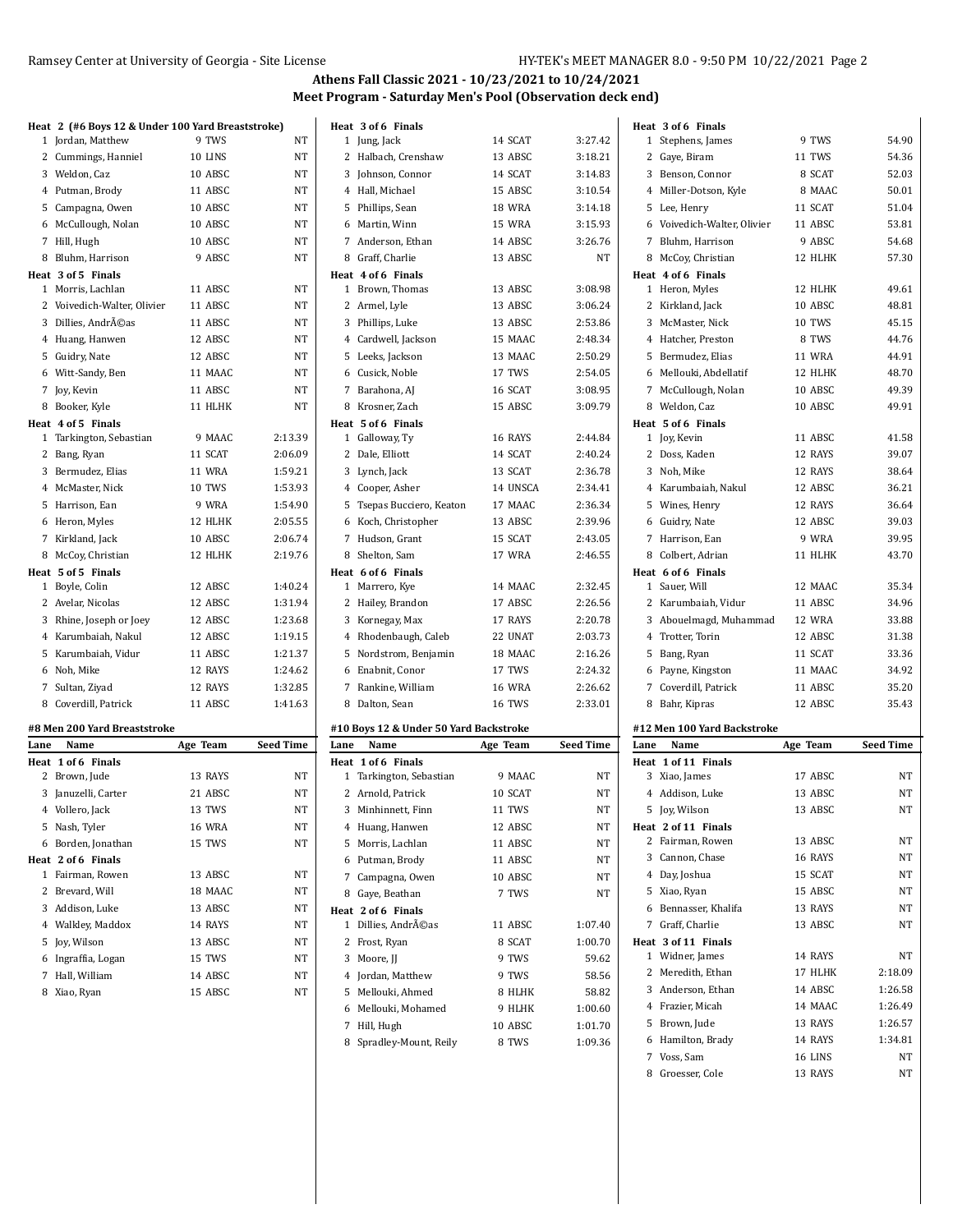$\mathbf{r}$ 

#### Ramsey Center at University of Georgia - Site License HY-TEK's MEET MANAGER 8.0 - 9:50 PM 10/22/2021 Page 3

 $\ddot{\phantom{a}}$ 

# **Athens Fall Classic 2021 - 10/23/2021 to 10/24/2021 Meet Program - Saturday Men's Pool (Observation deck end)**

| Heat 4 (#12 Men 100 Yard Backstroke) |               |         |      | Heat 10 of 11 Finals                   |          |                    |      | Heat 3 of 4 Finals                        |                   |                  |
|--------------------------------------|---------------|---------|------|----------------------------------------|----------|--------------------|------|-------------------------------------------|-------------------|------------------|
| 1 Vollero, Jack                      | 13 TWS        | 1:23.74 |      | 1 Borden, Jonathan                     | 15 TWS   | 1:00.01            |      | 1 Watkins, Jarrett                        | 14 TWS            | 2:19.52          |
| 2 Carmack, Harrison                  | 17 ABSC       | 1:21.61 |      | 2 Clark, Andrew                        | 16 TWS   | 59.62              |      | 2 Reed, Mason                             | 15 RAYS           | 2:15.39          |
| 3 Brown, Thomas                      | 13 ABSC       | 1:20.02 |      | 3 Wilt, Carter                         | 15 SCAT  | 58.25              |      | 3 Widner, James                           | 14 RAYS           | 2:14.14          |
| 4 Kannan, Shaan                      | 14 ABSC       | 1:19.52 |      | 4 Thomas, Theodore                     | 15 RAYS  | 58.10              |      | 4 Cass, Ben                               | 17 TWS            | 2:10.51          |
| 5 Ledford, AJ                        | 17 WRA        | 1:19.92 |      | 5 Watkins, Jarrett                     | 14 TWS   | 58.16              |      | 5 Wilson, Tucker                          | <b>14 WRA</b>     | 2:12.31          |
| 6 Massey, Eric                       | 18 RAYS       | 1:21.47 |      | 6 Enabnit, Conor                       | 17 TWS   | 59.33              |      | 6 Roach, Braeden                          | 14 SCAT           | 2:14.27          |
| 7 Barahona, AJ                       | 16 SCAT       | 1:23.17 |      | 7 Peterson, Bryce                      | 16 RAYS  | 59.86              |      | 7 Stephens, Jonathan                      | 15 TWS            | 2:15.65          |
| 8 Martin, Winn                       | 15 WRA        | 1:24.22 |      | 8 Cass, Ben                            | 17 TWS   | 1:00.08            |      | 8 Hunt, Ryan                              | 15 HLHK           | 2:21.79          |
| Heat 5 of 11 Finals                  |               |         |      | Heat 11 of 11 Finals                   |          |                    |      | Heat 4 of 4 Finals                        |                   |                  |
| 1 Peterson, Cody                     | 13 RAYS       | 1:19.26 |      | 1 Doorley, Mitch                       | 18 RAYS  | 57.66              |      | 1 Portis, Carson                          | 17 RAYS           | 2:08.11          |
| 2 Walkley, Maddox                    | 14 RAYS       | 1:18.16 |      | 2 Baer, Bennett                        | 15 TWS   | 56.87              |      | 2 Cooper, Asher                           | 14 UNSCA          | 2:04.72          |
| 3 Nash, Tyler                        | <b>16 WRA</b> | 1:17.69 |      | 3 Foggin, Will                         | 18 ABSC  | 55.54              |      | 3 Baer, Bennett                           | 15 TWS            | 2:02.37          |
| 4 Hall, William                      | 14 ABSC       | 1:16.29 |      | 4 Roach, Seth                          | 17 SCAT  | 50.68              |      | 4 Roach, Seth                             | 17 SCAT           | 1:48.60          |
| 5 Halbach, Crenshaw                  | 13 ABSC       | 1:16.34 |      | 5 Prestel, Ben                         | 21 RAYS  | 53.17              |      | 5 Hines, Will                             | 17 ABSC           | 2:00.81          |
| 6 Jung, Jack                         | 14 SCAT       | 1:18.00 |      | 6 Hines, Will                          | 17 ABSC  | 56.47              |      | 6 Clark, Andrew                           | 16 TWS            | 2:03.75          |
| 7 Phillips, Miles                    | 14 RAYS       | 1:18.39 |      | 7 Fagrell, Parker                      | 15 ABSC  | 57.50              |      | 7 Tsepas Bucciero, Keaton                 | 17 MAAC           | 2:06.55          |
| 8 Sanford, Nathan                    | 13 RAYS       | 1:19.35 |      | 8 Huang, Daniel                        | 17 ABSC  | 58.08              |      | 8 Nordstrom, Benjamin                     | 18 MAAC           | 2:10.41          |
| Heat 6 of 11 Finals                  |               |         |      |                                        |          |                    |      |                                           |                   |                  |
| 1 Hall, Michael                      | 15 ABSC       | 1:16.17 |      | #14 Boys 12 & Under 100 Yard Butterfly |          |                    |      | #18 Boys 12 & Under 50 Yard Freestyle     |                   |                  |
| 2 Silver, Ethan                      | 13 RAYS       | 1:13.71 | Lane | Name                                   | Age Team | <b>Seed Time</b>   | Lane | Name                                      | Age Team          | <b>Seed Time</b> |
| 3 Johnson, Connor                    | 14 SCAT       | 1:12.72 |      | Heat 1 of 3 Finals                     |          |                    |      | Heat 1 of 7 Finals                        |                   |                  |
| 4 Phillips, Sean                     | <b>18 WRA</b> | 1:11.86 |      | 3 Cummings, Hanniel                    | 10 LINS  | NT                 |      | 2 Gaye, Beathan                           | 7 TWS             | NT               |
| 5 Shelton, Sam                       | 17 WRA        | 1:12.63 |      | 4 Booker, Kyle                         | 11 HLHK  | NT                 |      | 3 Arnold, Patrick                         | 10 SCAT           | NT               |
| 6 Krosner, Zach                      | 15 ABSC       | 1:13.28 |      | 5 Witt-Sandy, Ben                      | 11 MAAC  | NT                 |      | 4 Putman, Brody                           | 11 ABSC           | NT               |
| 7 Armel, Lyle                        | 13 ABSC       | 1:15.53 |      | Heat 2 of 3 Finals                     | 12 RAYS  | NT                 |      | 5 Campagna, Owen                          | 10 ABSC           | NT               |
| 8 Ingraffia, Logan                   | 15 TWS        | 1:16.23 |      | 1 Wines, Henry<br>2 Doss, Kaden        |          |                    |      | 6 Tarkington, Sebastian                   | 9 MAAC            | NT               |
| Heat 7 of 11 Finals                  |               |         |      |                                        | 12 RAYS  | NT<br>1:58.96      |      | Heat 2 of 7 Finals                        |                   | <b>NT</b>        |
| 1 Vega, Jack                         | 16 RAYS       | 1:10.59 |      | 3 Colbert, Adrian                      | 11 HLHK  |                    |      | 1 Witt-Sandy, Ben                         | 11 MAAC           | 1:03.94          |
| 2 Vinup, Jimmy                       | 17 WRA        | 1:09.62 |      | 4 Sauer, Will                          | 12 MAAC  | 1:26.05            |      | 2 Spradley-Mount, Reily                   | 8 TWS             |                  |
| 3 Kleine, Charlie                    | 15 RAYS       | 1:08.63 |      | 5 Avelar, Nicolas                      | 12 ABSC  | 1:26.55            |      | 3 Stephens, James                         | 9 TWS             | 53.27            |
| 4 Phillips, Luke                     | 13 ABSC       | 1:08.36 |      | 6 Mellouki, Abdellatif                 | 12 HLHK  | 2:07.27            |      | 4 Mellouki, Ahmed                         | 8 HLHK            | 49.58            |
| 5 Reed, Mason                        | 15 RAYS       | 1:08.40 |      | 7 Bahr, Kipras                         | 12 ABSC  | NT                 |      | 5 Hill, Hugh                              | 10 ABSC           | 52.67            |
| 6 Wyant, Jackson                     | 14 RAYS       | 1:09.14 |      | Heat 3 of 3 Finals<br>1 Boyle, Colin   | 12 ABSC  | 1:22.47            |      | 6 Jordan, Matthew                         | 9 TWS             | 58.99            |
| 7 Zoumas, Evan                       | 15 SCAT       | 1:09.98 |      | 2 Payne, Kingston                      | 11 MAAC  | 1:21.25            |      | 7 Moore, JJ                               | 9 TWS             | 1:04.58          |
| 8 Kotarba, Ryan                      | 14 RAYS       | 1:10.69 |      | 3 Rhine, Joseph or Joey                | 12 ABSC  | 1:18.72            |      | 8 Minhinnett, Finn                        | 11 TWS            | NT               |
| Heat 8 of 11 Finals                  |               |         |      | 4 Trotter, Torin                       | 12 ABSC  | 1:09.24            |      | Heat 3 of 7 Finals                        | 9 ABSC            | 47.57            |
| 1 Lynch, Jack                        | 13 SCAT       | 1:07.11 |      |                                        |          |                    |      | 1 Bluhm, Harrison                         |                   | 46.33            |
| 2 Falkenhagen, Noah                  | 15 SCAT       | 1:06.79 |      | 5 Karumbaiah, Vidur                    | 11 ABSC  | 1:17.31<br>1:20.03 |      | 2 McCoy, Christian<br>3 Mellouki, Mohamed | 12 HLHK<br>9 HLHK | 44.05            |
| 3 Stephens, Jonathan                 | 15 TWS        | 1:05.17 |      | 6 Sultan, Ziyad                        | 12 RAYS  |                    |      | 4 Benson, Connor                          |                   | 43.29            |
| 4 Dalton, Sean                       | <b>16 TWS</b> | 1:05.04 |      | 7 Abouelmagd, Muhammad                 | 12 WRA   | 1:21.39            |      |                                           | 8 SCAT            |                  |
| 5 Portis, Carson                     | 17 RAYS       | 1:05.09 |      | 8 Coverdill, Patrick                   | 11 ABSC  | 1:25.04            |      | 5 Frost, Ryan                             | 8 SCAT            | 43.52            |
| 6 Wagner, Jack                       | 17 MAAC       | 1:05.23 |      | #16 Men 200 Yard Butterfly             |          |                    |      | 6 Weldon, Caz                             | 10 ABSC           | 44.70            |
| 7 Koch, Christopher                  | 13 ABSC       | 1:06.99 | Lane | Name                                   | Age Team | <b>Seed Time</b>   |      | 7 Gaye, Biram                             | 11 TWS            | 46.92            |
| 8 Allen, Bruce                       | 16 SCAT       | 1:08.27 |      | Heat 1 of 4 Finals                     |          |                    |      | 8 Dillies, Andréas                        | 11 ABSC           | 47.62            |
| Heat 9 of 11 Finals                  |               |         |      | 3 Leeks, Jackson                       | 13 MAAC  | NT                 |      | Heat 4 of 7 Finals                        |                   | 41.26            |
| 1 Wright, Nate                       | 17 TWS        | 1:03.42 |      | 4 Voss, Sam                            | 16 LINS  | NT                 |      | 1 Cummings, Hanniel                       | 10 LINS           |                  |
| 2 Hunt, Ryan                         | 15 HLHK       | 1:02.77 |      | 5 Brevard, Will                        | 18 MAAC  | NT                 |      | 2 Lee, Henry                              | 11 SCAT           | 39.33            |
| 3 Hess, Ayden                        | 17 MAAC       | 1:02.23 |      | 6 Cusick, Noble                        | 17 TWS   | NΤ                 |      | 3 McMaster, Nick                          | 10 TWS            | 38.02            |
| 4 Galloway, Ty                       | 16 RAYS       | 1:00.30 |      | Heat 2 of 4 Finals                     |          |                    |      | 4 Morris, Lachlan                         | 11 ABSC           | 37.47            |
| 5 Miles, Cody                        | 14 UNRAY      | 1:01.40 |      | 1 Ingraffia, Logan                     | 15 TWS   | NT                 |      | 5 Miller-Dotson, Kyle                     | 8 MAAC            | 37.59            |
| 6 Roach, Braeden                     | 14 SCAT       | 1:02.25 |      | 2 Cardwell, Jackson                    | 15 MAAC  | NT                 |      | 6 Voivedich-Walter, Olivier               | 11 ABSC           | 39.27            |
| 7 Hudson, Grant                      | 15 SCAT       | 1:03.34 |      | 3 Askew, Thomas                        | 18 ABSC  | NΤ                 |      | 7 McCullough, Nolan                       | 10 ABSC           | 40.15            |
| 8 Wilson, Tucker                     | 14 WRA        | 1:03.98 |      | 4 Phillips, Luke                       | 13 ABSC  | 2.28.84            |      | 8 Hatcher, Preston                        | 8 TWS             | 41.54            |
|                                      |               |         |      | 5 Kannan, Shaan                        | 14 ABSC  | 3:45.25            |      |                                           |                   |                  |
|                                      |               |         |      | 6 Xiao, James                          | 17 ABSC  | <b>NT</b>          |      |                                           |                   |                  |

7 Dale, Elliott 14 SCAT NT 8 Wright, Nate 17 TWS NT